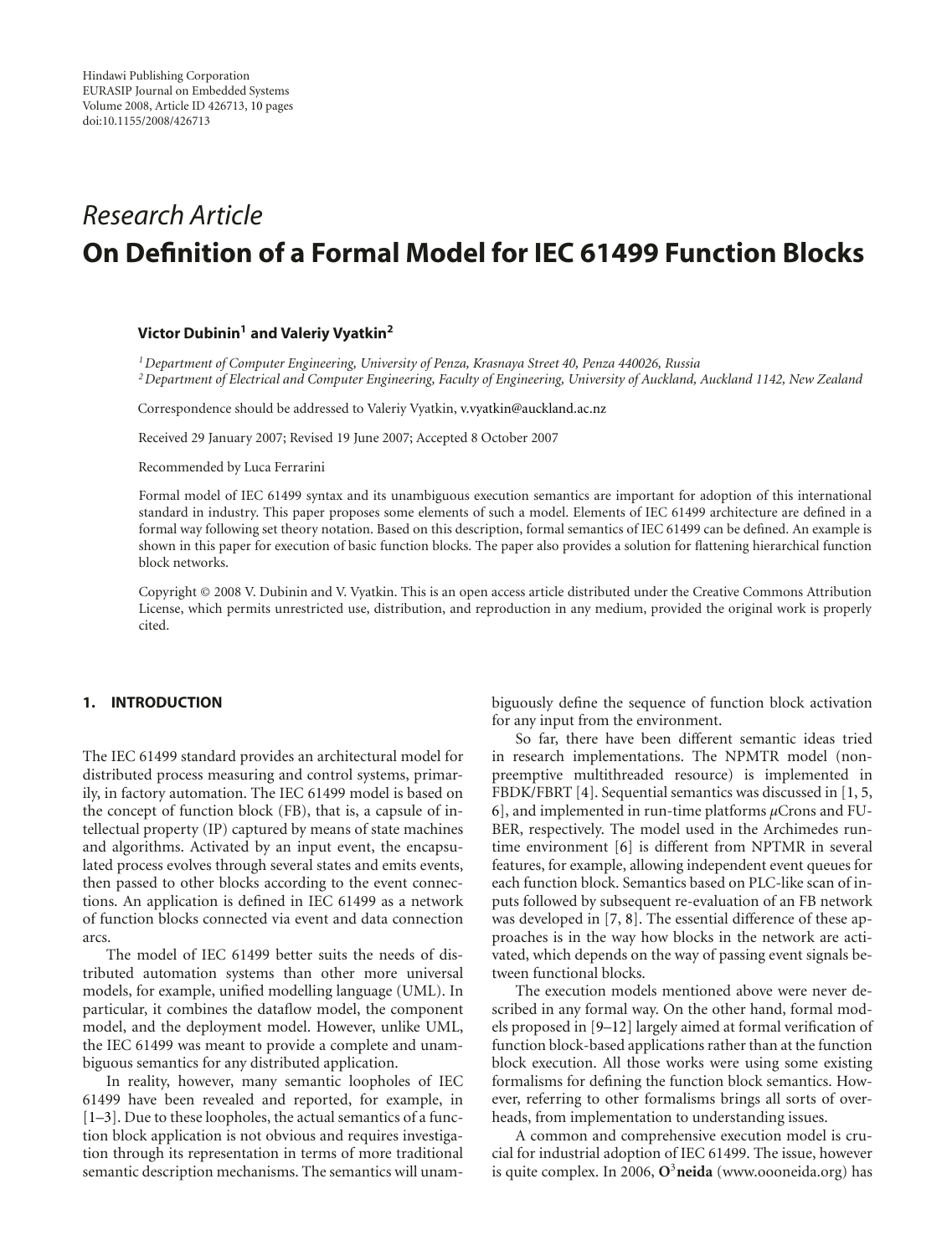started the development activity [13] aiming at a compliance profile, a document extending the standard by defining such a model. The process is ongoing, and there are already a few papers published, providing "bits and pieces" of the future model, for example, see [6].

The goal of this paper is to propose a "stand-alone" way of describing syntax of such a model using the standard notation of the set theory, and its semantics using the statetransition approach. The paper assembles together elements of such a model, partially presented in [14], and fills some gaps between them. The main application area of the introduced syntactic and semantic models is the development of efficient execution platforms for function blocks. The model, proposed in this paper, does not comprehensively cover all the issues of IEC 61499 execution semantics. However, it is rather intended to be used as a description means of such a comprehensive model. Indeed, one cannot define formal rules of function block execution unless all the artifacts of the architecture are defined using mathematical notation.

The paper also illustrates one possible way of using the proposed description language for defining basic function block semantics. Particular issues considered in this paper are (i) implementation of event-data associations in composite function blocks, and (ii) transition from hierarchical FB networks to a flat FB network.

The paper is structured in the following way. In Section 2, we briefly discuss the main features of the IEC 61499 architecture providing simple examples, and in Section 3, some challenges for the execution semantics of IEC 61499 are listed for basic and composite function blocks, respectively. In Section 4, we introduce a basic notation for the types used in definition of function blocks-based applications. Section 5 presents formal model notation for function block networks. In Section 6, the problem of generating a system of FB instances is addressed. Section 7 presents general remarks on the function block model, and Section 8 provides a semantic model of function block interfaces. Application of this model to flattening of hierarchical FB networks is presented in Section 9. Section 10 presents a more detailed semantic model of basic function block functioning. The paper is concluded with an outlook of problems and future work plans.

## **2. FUNCTION BLOCKS**

The IEC 61499 architecture is based on several pillars, the most important of which is the concept of a function block. The concept is analogous to the ideas of component, such as software component from software engineering and IP capsule used in hardware design and embedded systems. IEC 61499 is a high-level architecture not relying on a particular programming language, operating systems, and so forth. At the same time, it is precise enough to capture the desired function unambiguously. The architecture provides the following main features.

#### *2.1. Component with event and data interfaces*

The original desire of the IEC 61499 developers was to encapsulate the behavior inside a function block with clear interfaces between the block and its environment. The idea is illustrated in Figure 1 (left side) on example of a function block type *X*2*Y*2\_ST computing on request OUT =  $X^2 - Y^2$ . Interface of the block consists of event input REQ, data inputs *X* and *Y*, event output CNF, and data output OUT.

Note the vertical lines, one is connecting REQ with *X* and *Y*, and the other is connecting CNF and OUT. These lines represent association of events and data. The meaning of the association is the following: only those data associated with a certain event will be updated when the event arrives.

#### *2.2. A state machine to define the component's logic*

State machine is a simple visual, yet mathematically rigorous, way of capturing behavior. In basic function blocks of IEC 61499, a state machine (called execution control chart, ECC for short) defines the reaction of the block on input events in a given state. The reaction can consist in execution of algorithms computing some values as functions of input and internal variables, followed by emitting of one or several output events. In Figure 1, the ECC and the algorithm are shown in the right side. State REQ has one associated action that consists of an algorithm REQ and emitting of output event CNF afterwards. The algorithm computes OUT :=  $X^2 - Y^2$ .

## *2.3. Model of a distributed system*

Networks of function blocks are used in IEC 61499 for modelling of distributed systems.

An example is given in Figure 2. Here, the same  $X^2 - Y^2$ function is implemented as a network of three function blocks, doing addition, subtraction, and multiplication. This network can be encapsulated in a composite function block with the same interface as *X*2*Y*2 ST from Figure 1.

The network could also be executed in a distributed way. The IEC 61499 architecture implies a two-stage design process supported by the corresponding artifacts of the architecture, applications and system configurations. An application is a network of function block instances interconnected by event and data links. It completely captures the desired functionality but does not include any knowledge of the devices and their interconnections. Potentially, it can be mapped to many possible configurations of devices. A system configuration adds these fine details, representing the full picture of devices, connected by networks and with function blocks allocated to them.

# **3. CHALLENGES OF FUNCTION BLOCKS EXECUTION**

## *3.1. Basic function blocks*

The Standard [15, Section 4.5.3] defines the execution of a basic function block as a sequence of eight (internal) events  $t_1$ – $t_8$  as follows.

- $(t_1)$  Relevant input variable values (i.e., those associated with the event input by the WITH qualifier defined in 5.2.12) are made available.
- $(t_2)$  The event at the event input occurs.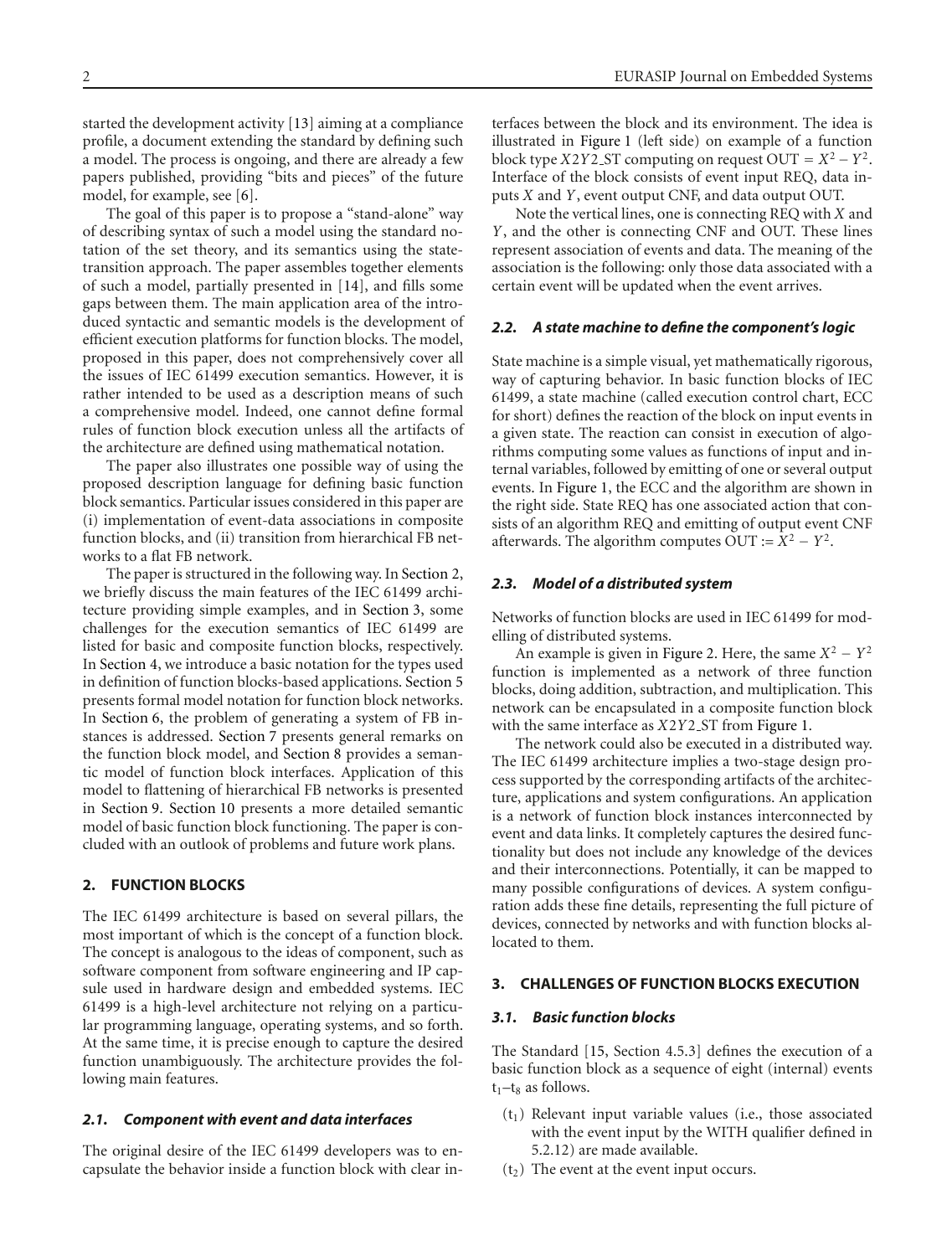

Figure 1: A basic function block type description, interface, ECC, and algorithm REQ.



FIGURE 2: Implementing  $X^2 - Y^2$  as a network of function blocks.



Figure 3: "Cross" connection of event and data.

- $(t<sub>3</sub>)$  The execution control function notifies the resource scheduling function to schedule an algorithm for execution.
- (t4) Algorithm execution begins.
- $(t_5)$  The algorithm completes the establishment of values for the output variables associated with the event output by the WITH qualifier defined in 5.2.1.2.
- $(t<sub>6</sub>)$  The resource scheduling function is notified that algorithm execution has ended.
- $(t<sub>7</sub>)$  The scheduling function invokes the execution control function.
- $(t<sub>8</sub>)$  The execution control function signals an event at the event output.

As pointed out in several publications, for example, in [2, 6], the semantic definitions of the IEC 61499 standard are not sufficient for creating an execution model of function block. Thus, for basic function blocks, the following issues (among many others) are defined quite ambiguously.

- (i) How long does an input event live and how many transitions may trigger with a single input event? Options are the following: it can be used in a single transition and, if unused, it clears, it can be stored until used at least once, and so forth.
- (ii) When are the output events issued? Options are the following: after each action is completed, after all actions in the state are completed, or after the function block run is completed.

The latter issue is connected to the scheduling problem within a network of function blocks. Indeed, the ECC of one block can continue its evaluation, while another block will be activated by an event issued in one of previous states. Some problems related to networks of function blocks are listed in the next section and addressed further in the paper.

#### *3.2. Composite function blocks*

As it was mentioned in Section 2, data inputs and outputs of function blocks must be associated with their event inputs and outputs. However, interconnection between blocks may not follow these associations. An example is shown in Figure 3. The event, dispatching mechanism, has to take into account this case.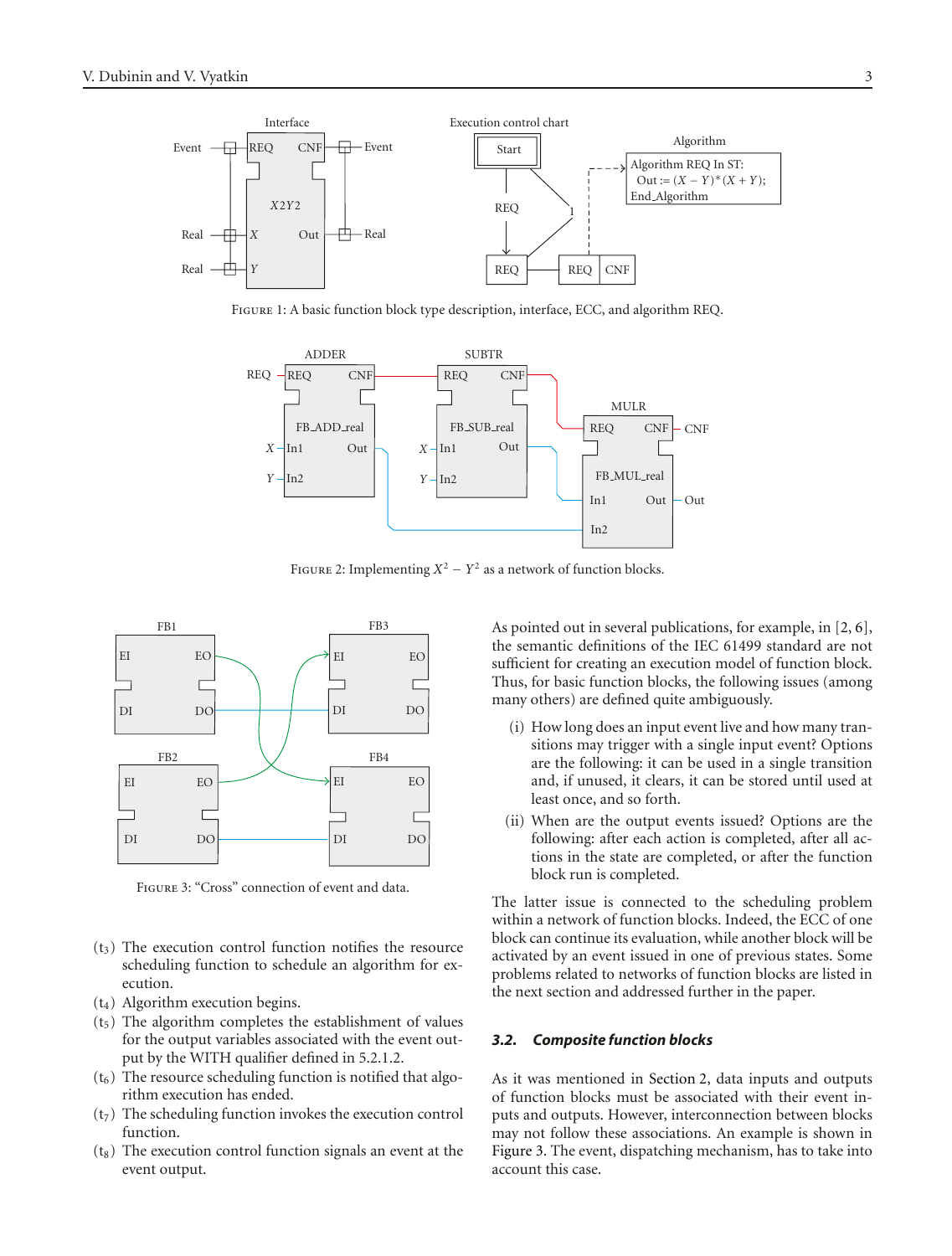

Algorithm 1: Recursive algorithm expand(*f* ).



FIGURE 4: (a) Semantic model of a function block interface and a composite function block, and (b) buffers on the data connections.

Composite function blocks can be nested one to another, thus forming hierarchical structures. To define a consistent execution model of function block networks, the hierarchical structures can be reduced to the "flat" ones consisting of only basic function blocks. This issue will be addressed in Section 9.

# **4. BASIC FUNCTION BLOCK-TYPE DEFINITION**

In this section, we present the mathematical notation of function blocks. It is not intended to be known by function block users, but without such a notation, it would be impossible to define rigorously execution models of function blocks. We start with some definitions describing basic function blocks and networks of function blocks.

A basic function block type is determined by a tuple (Interface, ECC, Alg, *V*), where Interface and ECC Execution Control Chart are self explanatory.

Interface is defined by tuple ( $EI^0$ ,  $EO^0$ ,  $VI^0$ ,  $VO^0$ , IW, OW), where

 $EI^0 = {ei_1}^0, ei_2^0, ..., ei_{k0}^0}$  is a set of event inputs;  $EO<sup>0</sup> = {eo<sub>1</sub><sup>0</sup>, eoi<sub>2</sub><sup>0</sup>, ..., eo<sub>10</sub><sup>0</sup>}$  is a set of event outputs;  $VI^0 = \{vi_1^0, vi_2^0, \dots, vi_{m0}^0\}$  is a set of data inputs;  $VO^{0} = \{vo_1^{0}, vo_2^{0}, \dots, vo_{n0}^{0}\}$  is a set of data outputs;

IW  $\subseteq$  EI<sup>0</sup> × VI<sup>0</sup> is a set of *WITH*-(event data) associations for inputs; OW  $\subseteq$  EO<sup>0</sup>  $\times$  VO<sup>0</sup> is a set of WITHassociations for outputs.

For correctness of an interface, the following conditions have to be fulfilled:  $VI^0 \setminus Pr_2$  IW =  $\varnothing$  and VO<sup>0</sup>  $\setminus Pr_2$  OW =  $\varnothing$ (where  $Pr_2C \subseteq A \times B$  is a second projection, that is, subset of *B* containing all *y* such that the pair  $(x, y) \in C$ , meaning that each data input and output has to be associated with at least one event.

Alg =  $\{alg_1, alg_2, \ldots, alg_f\}$ , a set of algorithm identifiers, can be Alg =  $\varnothing$ ;  $V = \{v_1, v_2, \ldots, v_p\}$ , a set of internal variables, can be  $V = \emptyset$ .

For each algorithm identifier alg*<sup>i</sup>* there exists a function *f* alg*i*, determining the algorithm's behaviour;

$$
f \, alg_i : \prod_{\forall i \in VI^0} \text{Dom}(vi) \times \prod_{\forall o \in VO^0} \text{Dom}(vo) \times \prod_{\nu \in V} \text{Dom}(\nu)
$$

$$
\longrightarrow \prod_{\forall o \in VO^0} \text{Dom}(vo) \times \prod_{\nu \in V} \text{Dom}(\nu).
$$
(1)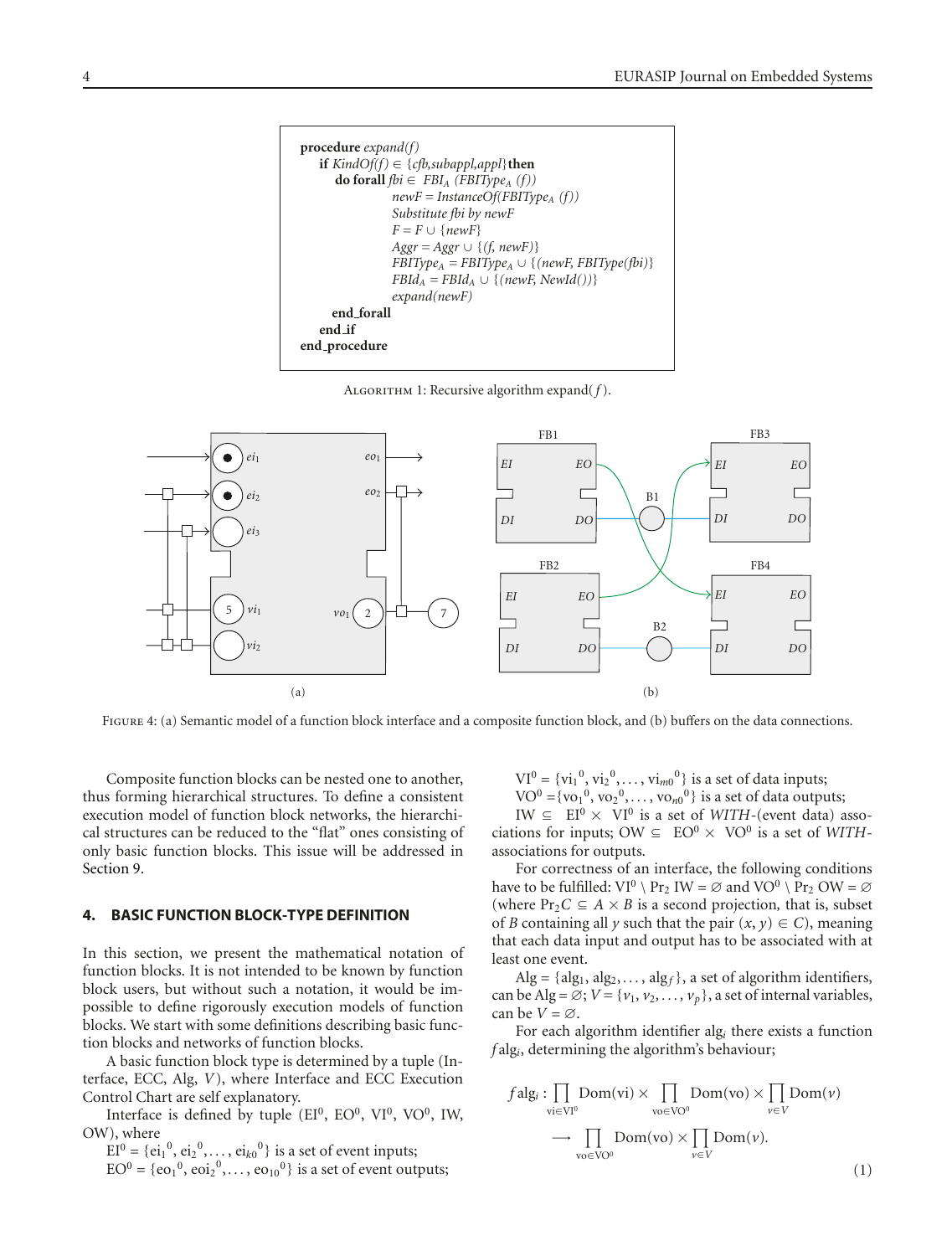

FIGURE 5: Nested composite blocks cannot be "flattened" without taking into account inputs and outputs associations.



Figure 6: Interconnection between composite function blocks FB6 and FB7 with event-data associations is shown.

As one sees from the definition, algorithms can change only internal and output variables of the function block.

For ECC definition, we will use the following notation. The set of all functions mapping set *A* to set *B* will be denoted as  $[A \rightarrow B]$ . In unambiguous cases, some indices of set element can be omitted. Dom (*x*) denotes the set of values of a variable *x*.

The ECC diagram is determined as a tuple; ECC = (EC-State, ECTran, ECTCond, ECAction, PriorT, *s*0), where EC-State =  $\{s_0, s_1, s_2, \ldots, s_r\}$  is a set of EC states; ECTran  $\subseteq$ ECState  $\times$  ECState is a set of EC transitions;

ECTCond : ECTran

$$
\rightarrow \left[\prod_{\substack{\mathbf{e} \in \mathbb{E} \mathbb{I}^0}} \text{Dom}(\mathbf{e} \mathbf{i}) \times \prod_{\substack{\mathbf{v} \mathbf{i} \in \mathbf{V} \mathbb{I}^0}} \text{Dom}(\mathbf{v} \mathbf{i}) \times \prod_{\substack{\mathbf{v} \mathbf{i} \in \mathbf{V} \mathbb{I}^0}} \text{Dom}(\mathbf{v}) \times \prod_{\mathbf{v} \in \mathbf{V}} \text{Dom}(\mathbf{v}) \rightarrow \{\text{true}, \text{false}\}\right]
$$
\n
$$
\times \prod_{\mathbf{v} \in \mathbf{V} \mathbb{O}^0} \text{Dom}(\mathbf{v}) \times \prod_{\mathbf{v} \in \mathbf{V}} \text{Dom}(\mathbf{v}) \longrightarrow \{\text{true}, \text{false}\}\right]
$$
\n
$$
(2)
$$

is a function, assigning the EC transitions conditions in the form of Boolean formulas defined over a domain of input, output, and internal variables, and input event variables. According to the standard, the EC condition can contain no more than one EI variable;

Values of event inputs (EI) are represented by Boolean variables, that is, for all ei  $\in$  EI<sup>0</sup>[Dom(ei) = {true, false}], all EI variables are Boolean variables, ECAction: ECState\{*s*0}→

 $ECA*$  is a function, assigning  $EC$  actions to  $EC$  states, where ECA = Alg  $\times$  EO<sup>0</sup> ∪ Alg ∪ EO<sup>0</sup> is a set of syntactically correct EC actions. The symbol ∗ is here used to denote a set of all possible chains built using a base set. Each EC state can have zero or more EC actions. Each action may include an algorithm and one output event reference, or just either of them. According to the standard, the order of actions execution is determined by the location of actions in the chain defined by function ECAction; PriorT: ECTran→{1, 2, *...* } is an enumerating function assigning priorities to EC transitions. According to the IEC 61499 standard the transition priority is defined by the location of the ECC transition in FB type definition. The nearer an ECC transition to the top of the list of ECC transitions in FB definition, the larger its priority;  $s_0 \in$ State is the initial state, which is not assigned any actions.

It is said that an *ECC* is in the canonical form if each state has no more than one associated action. An arbitrary ECC can be easily transformed to the canonical form substituting states with several associated actions by chains of states with "always TRUE" transitions between them.

## **5. FUNCTION BLOCK NETWORKS**

Types of a composite function block and subapplication are defined as tuple (Interface, FBI, FBIType, EventConn, DataConn), where Interface is an interface as defined above. The specific part of subapplication interface is the absence of WITH-associations, that is, IW =  $OW = \emptyset$ ;

 $FBI = {fbi<sub>1</sub>, fbi<sub>2</sub>, ..., fbi<sub>n</sub>}$  is a set of reference instances of other function block types. Each instance fbi<sub>j</sub>  $\in$  FBI is determined by a tuple of the following four sets:

 $EI^j = \{ei_1^j, ei_2^j, \dots, ei_{kj}^j\}$  is a set of event inputs;  $EO<sup>j</sup> = {eo<sub>1</sub><sup>j</sup>, eo<sub>2</sub><sup>j</sup>, ..., eo<sub>lj</sub><sup>j</sup>}$  is a set of event outputs;  $VI^j = \{vi_1^j, vi_2^j, \dots, vi_{mj}^j\}$  is a set of data inputs;

 $VO<sup>j</sup> = {vo<sub>1</sub><sup>j</sup>, vo<sub>2</sub><sup>j</sup>,...,vo<sub>nj</sub><sup>j</sup>}$  is a set of data outputs.

FBIType: FBI  $\rightarrow$  FBType is a function assigning type to reference instance. The interface of a function block instance is identical to the interface of its respective function block type. It should be noted that, sometimes in the process of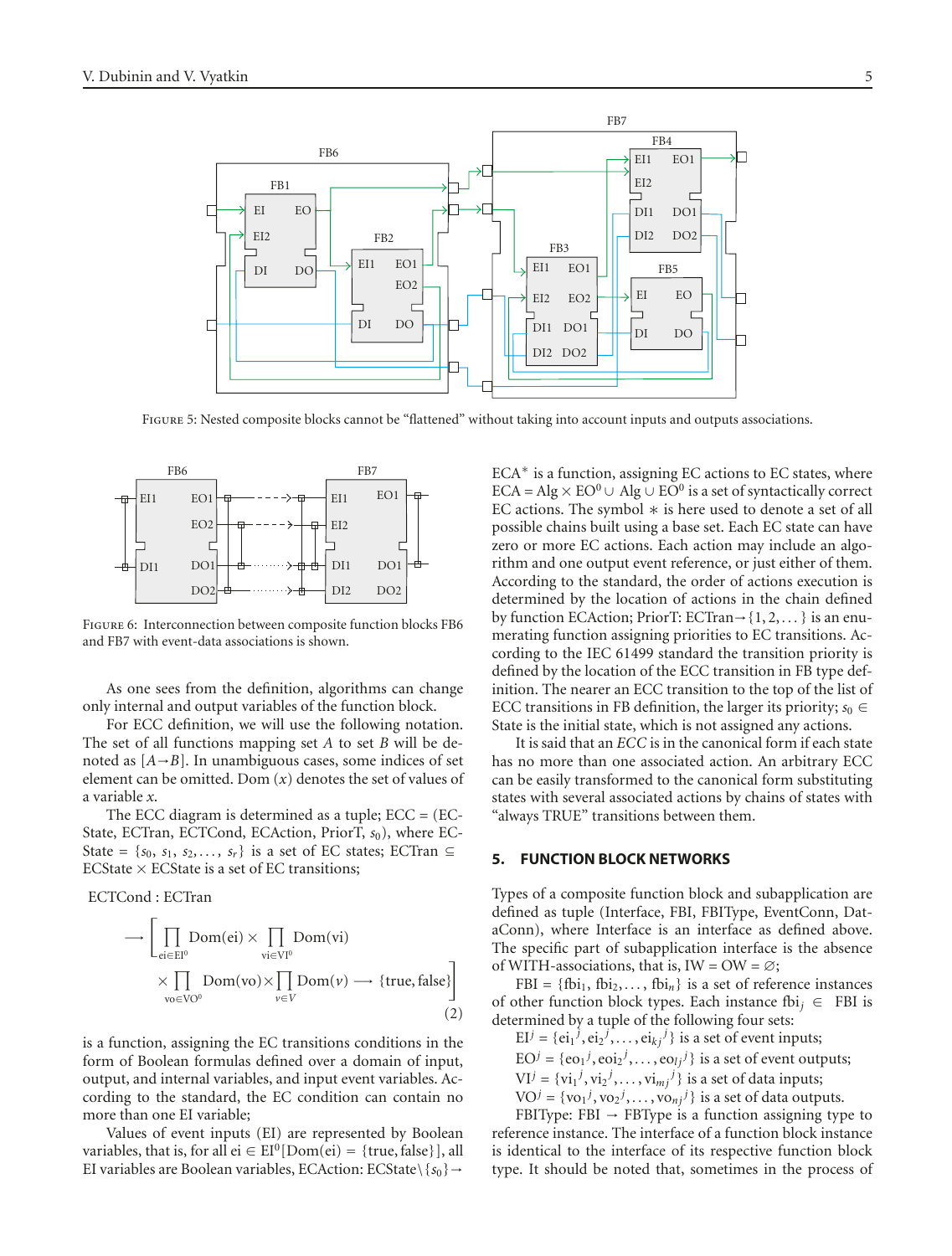

FIGURE 7: (a) Input copied to the output of the valve when the event input arrives, and (b) compact notation of data valves.



Figure 8: The function block obtained as a result of one step of "flattening" with data valves.

top-down design, a function block instance can be assigned to a nonexisting function block type. More specifically, the value domain of FBIType for a composite function block type is the set BFBType ∪ CFBType ∪ SIFBType. For a subapplication type, this set is appended by the set SubApplType, as a subapplication can be mapped onto several resources while a composite function block resides in one;

$$
\text{EventConn} \subseteq \left(\bigcup_{j \in 1,n} \text{EO}^j \cup \text{EI}^0\right) \times \left(\bigcup_{j \in 1,n} \text{EI}^j \cup \text{EO}^0\right) \quad (3)
$$

is a set of event connections;

$$
\begin{aligned} \text{DataConn} &\subseteq \left( \text{VI}^0 \times \bigcup_{j \in 1,n} \text{VI}^j \right) \\ &\cup \left( \bigcup_{j \in 1,n} \text{VO}^j \times \left( \bigcup_{j \in 1,n} \text{VI}^j \cup \text{VO}^0 \right) \right) \end{aligned} \tag{4}
$$

is a set of data connections.

For the data connections, the following condition must hold: for all $(p, t)$ ,  $(q, u) \in$  DataConn $[(t = u) \rightarrow (p = q)],$ which says that no more than one connection can be attached to one data input. There is no such constraint for event connections as an implicit use of E SPLIT and E MERGE function blocks is presumed.

# **6. TRANSITION FROM A SYSTEM OF TYPES TO A SYSTEM OF INSTANCES**

Networks of function blocks consist of instances referring to predefined function block types. To define the execution semantic of a network, we need to get rid of the types and deal only with instances. Transition from a system of types to the system of instances is done by substitution of the corresponding reference instances by the corresponding real-object instances. Real instances are obtained by cloning of the type description corresponding to the reference object.

Syntactically, an instance is a copy of its corresponding type. Hence, we will use the notation introduced for the corresponding types. The hierarchy of instances can be determined by the corresponding hierarchy tree denoted by the following tuple: (*F*, Aggr, FBIType*A*, FBId*A*), where:

*F* is a set of (real) instances of FBs and subapplications;

Agg  $r \subseteq F \times F$  is a relation of aggregation;

FBIType<sub>A</sub>:  $F \rightarrow$  FBType is a function associating real instances with FB types;

FBId<sub>A</sub>:  $F \rightarrow$  Id is a function marking the tree nodes by unique identifiers from the Id domain.

The recursive algorithm  $expand(f)$  instantiates all reference instances included in a real instance *f* and builds, in this way, a subsystem of instances and the corresponding hierarchy subtree.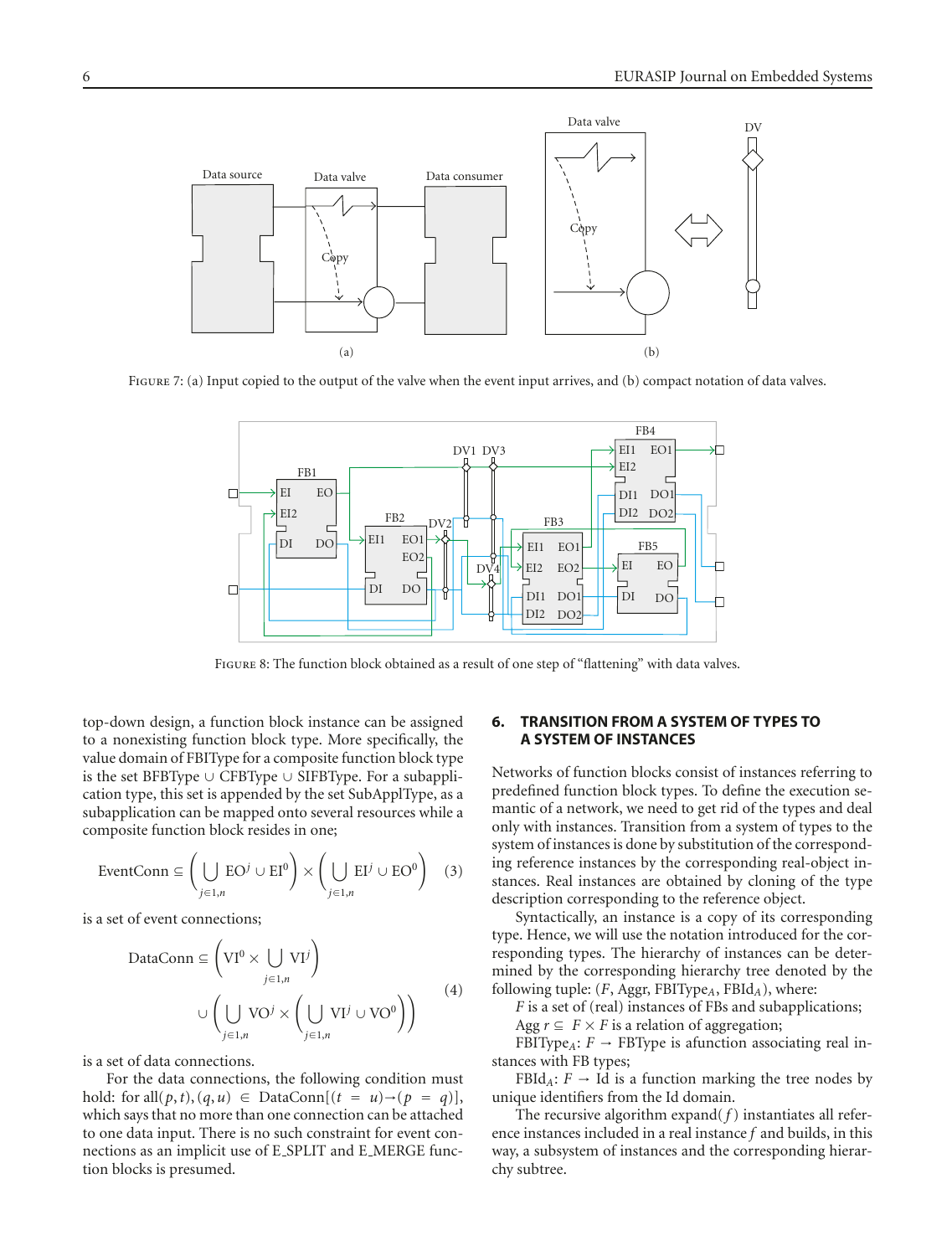The algorithm is using the following auxiliary functions: InstanceOf forms an instance of a given type. The function KindOf determines the kind of the type for the given instance (bfb, basic FB, cfb, composite FB, subappl, subapplication, appl, application), the function FBI*<sup>A</sup>* determines the set of reference instances for a given type. The function NewId creates a new unique identifier for a created real instance.

Substitution of a reference instance by the real instance is performed in three steps:

- (i) add the real instance;
- (ii) embed the real instance;
- (iii) remove the reference instance.

The embedding of the real instance is done be rewiring of all connections from the reference instance to the real instance. Certainly, the interfaces of the reference instance and of the real instance have to be identical.

Construction of the tree of instances starts from some initial type fbto:

 $f_0$  = InstanceOf (fbt<sub>0</sub>);  $F = f_0$ ; Aggr =  $\varnothing$ ; FBIType<sub>A</sub> = {( $f_0$ , fbt<sub>0</sub>)}; FBId = {( $f_0$ , NewId())};  $expand(f_0)$ .

# **7. SOME ASSUMPTIONS ON THE FUNCTION BLOCK SEMANTICS**

In the following, we present elements of a function block semantic model. The formal model belongs to the statetransition class models. This class of models includes finite automata, formal grammars, Petri nets, and so forth.

The model is rich enough to represent the behavior of a real function block system. However, we use some abstractions simplifying the model analysis, in particular, reducing the model state space. Main model features are as follows.

- (i) The model operates with FB instances, rather than with FB types.
- (ii) The model is flat, and the ECCs of basic function blocks are in the canonical form. Thus main elements of the model are basic FBs and data valves (the latter mechanism will be introduced in Section 9).
- (iii) The model is purely discrete state, without timing.
- (iv) There is an ECC interpreter (called "ECC operation state machine" in the standard, see [15, Section 5.2.2]) that can be in either an idle or a busy state.
- (v) Evens and data are reliably delivered from a block to the other without losses.
- (vi) Model transitions are implemented as transactions. A transaction is an indivisible action. All operations in a single transaction are performed simultaneously according to predefined priorities.

The model uses several implementation artifacts not directly mentioned in the standard, for example, data buffers and data valves.

# **8. SEMANTIC MODEL OF INTERFACES**

We are using the following semantic interpretation of interface elements:

- (i) for each event input of a basic function block, there is a corresponding event variable;
- (ii) for each data input of basic or composite FB, there is a variable of the corresponding type;
- (iii) for each data output of a basic function block, there is an output variable and associated data buffer;
- (iv) for each data output of a composite block, there is a data buffer;
- (v) no variables are introduced for data inputs and outputs of subapplications;
- (vi) each constant at an input of an FB is implemented by a data buffer.

In our interpretation, data buffers (of unit capacity) serve for storing the data emitted by function blocks.

For a representation of semantic models of interfaces, we suggest the following graphical notation (Figure  $4(a)$ ). The data buffers of size 1 are represented by circles standing next to the corresponding outputs and inputs. A black dot shown inside the circle related to event input variables indicates the incoming signal. The circles corresponding to input and output variables contain values of the variables.

One can note that the values of buffered data are included in the state of their respective function blocks or data valves instead of being directly included to the global network state. This is justified by the fact that a data buffer is associated with an output variable of function blocks.

Figure 4(b) shows the solution of the problem from Figure 3. The solution uses "buffer" variables for each data connection. The working is as follows. At the event output EO of FB1, the output variable DO of FB1 is copied to the buffer B1. At the event output EO of FB2, buffer B1 is copied to DI of FB3, and FB3 starts.

# **9. FLATTENING OF HIERARCHICAL FUNCTION BLOCK APPLICATIONS**

The considered networks are assumed to be "flat," that is not to include hierarchically other composite function blocks. Hierarchical structures of function blocks have to be transformed to the "flat" ones. For that, the composite blocks have to be substituted by their content appended by data valves implementing data transfer through their interfaces.

The idea of data valves is explained as follows. Composite function blocks consist of a network of function blocks. However, its inputs and outputs are not directly passed to the members of the network. They are subject to the "datasampling-on-event" rule. When translation of hierarchical composite blocks to a flat network is done, the data cannot just flow between the blocks of different hierarchical levels without taking into account the buffers. Illustration is provided in Figure 5.

One may think that the nested network of blocks in the upper part of Figure 5 is equivalent to the network obtained by "dissolving" boundaries of the blocks FB6 and FB7. This is not true, and the reason is explained as follows. As illustrated in Figure 6, the composite function blocks FB6 and FB7 have event-data associations that determine the sampling of data while they are passed from a block to another.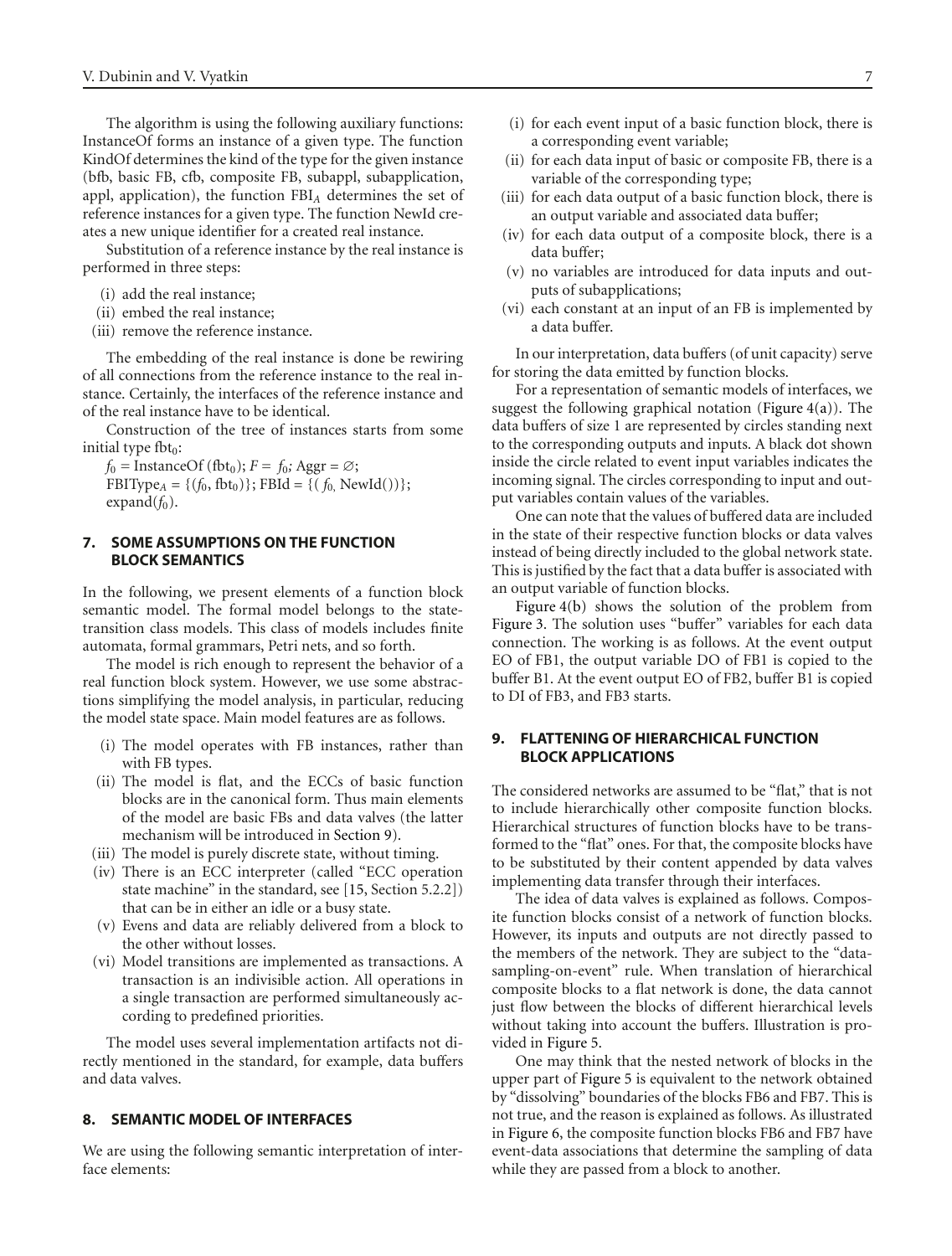| Type of transition | ECC interpreter state | Other conditions                                                                                      | Priority    |  |
|--------------------|-----------------------|-------------------------------------------------------------------------------------------------------|-------------|--|
| tran1              | Idle                  | 1) The source state of the EC transition<br>is the current state of the (parent) func-<br>tion block. | 3           |  |
| tran2              | Busy                  | 2) The EC transition condition evalu-<br>ates to TRUE.                                                |             |  |
| tran3              | Idle                  | There is a signal at the event input<br>(having WITH association $(-s)$ ).                            | 4           |  |
| tran4              | busy                  | There are no enabled EC transitions.                                                                  | 2           |  |
| n/a<br>tran5       |                       | This transition is enabled if there is a<br>signal at the event input of the data<br>valve.           | 1 (highest) |  |

TABLE 1: Conditions enabling the model transitions.

The event-data associations, that can be arbitrary and not following the associations within the composite block, need special treatment when borders of the composite block are dissolved in the process of flattening.

For dealing with this problem, we use the concept of data valves with buffers, illustrated in Figures  $7(a)$  and  $7(b)$ , respectively.

A data valve is a functional element having one input and one output events and more than zero data inputs and outputs. The number of data inputs has to be equal to that of data outputs. The syntactic model of subapplication interface can be taken to represent the data valves.

Each outgoing and incoming event input (with their respective data associations) of a composite function block is resulted in a data valve. For the example presented in Figure 5, the result of one step of "flattening" with data valves implementing the "border issues" is presented in Figure 8. We do not represent the valves in the function block notation as we regard them to be a step towards a lower-level implementation of function blocks.

#### **10. SEMANTIC FUNCTION BLOCK MODEL**

#### *10.1. Common information*

A state of a flat function block network is determined by a tuple  $S = (S^1, S^2, \ldots, S^n)$ , where  $S^i$  is the state of *i*th (basic) FB or data valve. As can be derived from Section 5, the state of the *i*th FB is determined as  $S^i = (cs^i, osm^i, ZEI^i, ZVI^i,$ ZVO<sup>*i*</sup>, ZVV<sup>*i*</sup>, ZBUF<sup>*i*</sup>), where cs<sup>*i*</sup> is a current state of ECC diagram, osm*<sup>i</sup>* a current state of ECC operation state machine (ECC interpreter), ZEI*<sup>i</sup>* a function indicating values of event inputs, ZVI*<sup>i</sup>* , ZVO*<sup>i</sup>* , and ZVV*<sup>i</sup>* functions of values of input, output, and internal variables correspondingly, and ZBUF*<sup>i</sup>* a function of data buffers values (of unit capacity). The state of the *j*th data valve is determined only by the function ZBUF*<sup>j</sup>* .

One can note that the values of buffered data are included in the state of their respective function blocks or data valves instead of being directly included to the global network state. This is justified by the fact that a data buffer is associated with an output variable of function blocks.

In the following part of this section, we make some assumptions about the execution semantic of function blocks. We are not specifically considering distributed configurations. Thus modelling of resources and devices is beyond the scope of this paper.

For the time being, we limit our consideration to "closed" networks of function blocks that do not receive events from the environment through the service-interface function blocks (SIFB). Later on, we show how the proposed model can be extended to cover the case of execution initiation from the environment.

This interpretation of the function block semantic is quite consistent and relies on the assumptions that (a) function block is activated by an external event, and (b) execution of every algorithm is "short."

Although, real interpreters of function blocks may have a slightly different behaviour, the assumptions made above considerably reduce the number of intermediate states and determine the details of a legitimate implementation. Execution of a network of function blocks is activated by the start eventthat is issued only once. The start event leads to the action *op*6 as described below.

So we can assume that an FB network transits from a state to another as a result of model transitions;

$$
S_0 \underbrace{t_p \, S_1 \, t_q}_{\longrightarrow} \cdots \underbrace{t_m \, S_n}_{\longrightarrow} . \tag{5}
$$

Note that the proposed FB model can be further specified by other state transition models such as Petri nets, NCES [1], and so on.

−→

−→

# *10.2. Types of model transitions*

In the context of this paper, an ECC transition is said to be primary if its condition includes an event input (EI) variable. Otherwise, if it includes only a guard condition, it is said to be secondary.

The proposed model is a state-transition model. The model has five types of its state transitions (of the model, not of a function block ECC):

- (i) *tran*1, firing of a primary EC transition;
- (ii) *tran*2, firing of a secondary EC transition;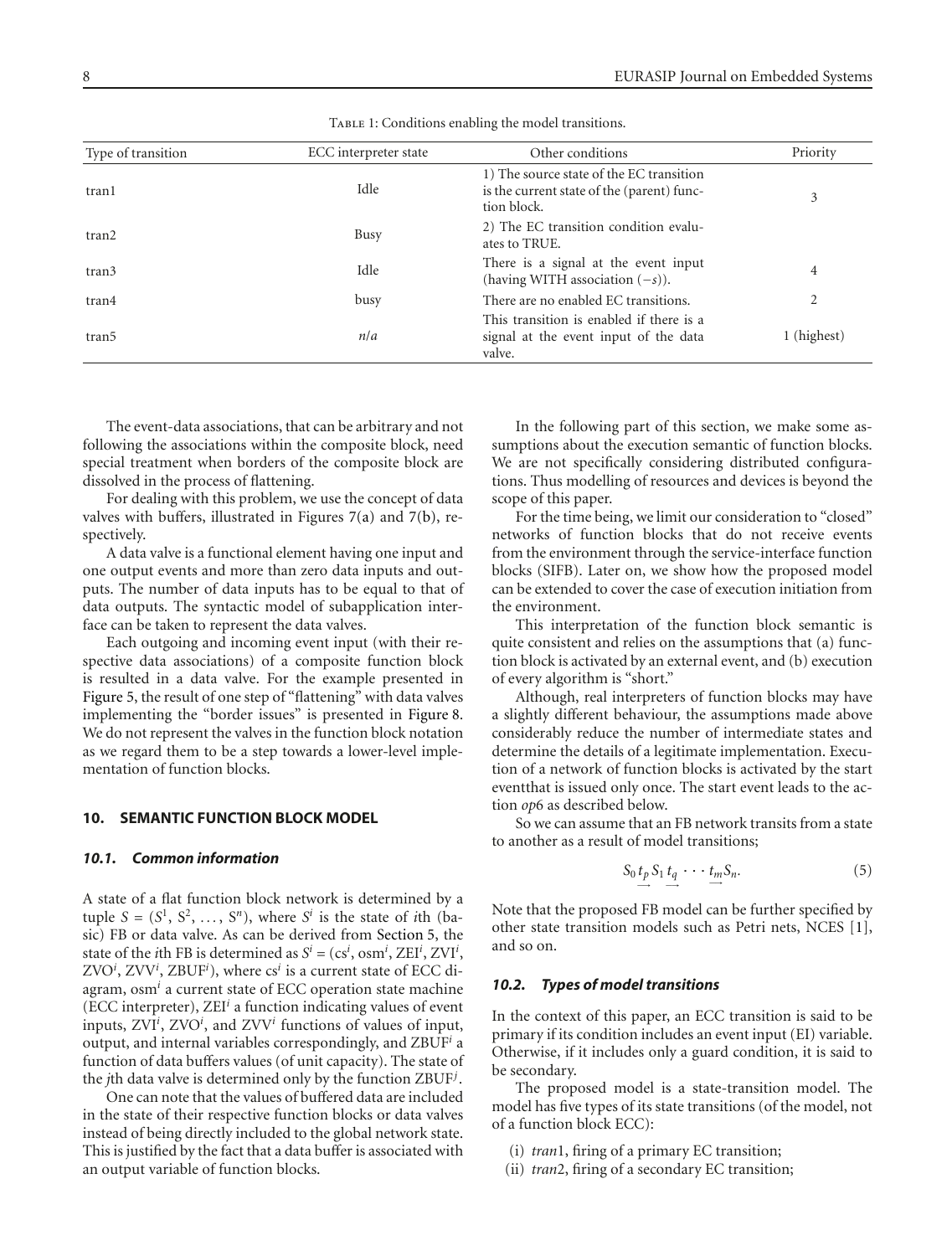- (iii) *tran*3, special processing of an input event in an unreceptive state of FB;
- (iv) *tran*4, transition of the ECC interpreter to the initial (idle) state;
- (v) *tran*5, working of a data valve.

The basic transitions determining the functioning of function block systems are the transitions of types 1 and 2. Transitions of the first type correspond to the almost complete cycle of ECC interpreter (except the interpreter transition to the initial state *s*0), namely, the chain *s*0  $\rightarrow$  *t*1  $\rightarrow$  *s*1  $\rightarrow$  *t*3  $\rightarrow$  $s2 \rightarrow t4 \rightarrow s1$  (in terms of the ECC operation state machine in [15, Section 5.2.2]). Transitions of the second type represent the cycle  $s1 \rightarrow t3 \rightarrow s2 \rightarrow t4 \rightarrow s1$ . Transitions of the third type correspond to the reaction on an incoming event and the corresponding sampling of the associated data variable in case when the ECC interpreter is idle, but the arrived event won't force any ECC transition. This type of transitions corresponds to the chain  $s0 \rightarrow t1 \rightarrow s1 \rightarrow t2 \rightarrow s0$ . Transition of the fourth type models transition of the ECC interpreter from state *s*1 to the initial state *s*0. Transition of the type tran5 models data sampling in a composite function block.

The transitions enabling rules are summarized in Table 1.

## *10.3. Compatibility and mutual exclusion of model transitions*

Within the model of one function block some transitions are compatible (can be enabled simultaneously) and some are mutually exclusive. Based on the introduced above transition enabling rules, we can build the relation of their compatibility/exclusion, presented in Table 2.

In Table 2, the "+" symbol designates that the transitions are compatible, while "−" shows that they are mutually exclusive. Thus transitions of the tran2 type are incompatible with tran1and tran3 as they occur in mutually excluding states of the ECC interpreter. The tran4 excludes any other transition by definition, and hence, data sampling in the "busy" interpreter state is impossible.

#### *10.4. Firing transition-selection rules*

Firing transition-selection rules define the order of enabled transition firing. Varying the firing transition-selection rules, it is possible to obtain different execute semantics of FBs. In our trial implementation, a static priority discipline of active objects selection from the set of enabled ones was used. The hierarchy of priority levels is as follows. On the highest level is "the data valve" execution that has a higher priority (1) than "the function block" since it is assumed that data valve execution is, by far, shorter than a function block execution.

At the function-block level, we introduce the following sublevels (in the priority descending order): (2) tran4, (3) tran1 and tran2, and (4) tran3.

A function block is said to be "enabled" if it has at least one enabled transition. The selection of a next transition to fire will be done according to a particular semantic model. For example, the sequential semantic [6] implies that next current function block, or data valve will be selected from the

Table 2: Table of model transitions compatibility.

|       | tran1 | tran2 | tran3 | tran4 |
|-------|-------|-------|-------|-------|
| tran1 |       |       |       |       |
| tran2 | –     | +     | -     |       |
| tran3 |       |       |       |       |
| tran4 | _     | _     |       |       |

TABLE 3: The model-transition operation sequences.

|       | op1 |  | op2   op3   op4   op5 | op6 | op7 | op8 |
|-------|-----|--|-----------------------|-----|-----|-----|
| tran1 |     |  |                       |     |     |     |
| tran2 |     |  |                       |     |     |     |
| tran3 |     |  |                       |     |     |     |
| tran4 |     |  |                       |     |     |     |
| tran5 |     |  |                       |     |     |     |

corresponding "waiting list." Within the current FB, a transition is selected with the highest-type priority and the highest priority within the type.

It should be noted that the priority of the third type transitions is determined by the priority of the corresponding EI variable that, in turn, is determined by the location in the FB textual representation (the earlier to appear, the higher priority).

For implementation of complex scheduling strategies, we propose to use dynamically modified multilevel priorities. In this case, the model transition priority is a tuple (*A, B, C*), where *A* is the transition type priority, *B* an FB priority, and *C* an EC transition priority inside the FB. For each model transition type, a priority recalculation rule must be defined.

## *10.5. Transition-firing rules*

The transition-firing rules define the operations executed at the transitions. We define the following operations performed at the execution of function block systems.

- (i) *op*1. Input data sampling resulting in a transfer of the data values to the corresponding input variables associated with the current event input by WITH declarations. In case of data valves, the data is assigned to the external data buffer associated with the data valve.
- (ii) *op*2. Reset of all EI variables of the current FB or data valve. This operation can be called "clearing the event channel" that eliminates the "event latching."
- (iii) *op*3. ECC interpreter jumps to the "busy" state.
- (iv) *op*4. Change of the current ECC state.
- (v) *op*5. Algorithms execution resulting in the modification of output and internal variables.
- (vi) *op*6. Transfer of signal(s) from event outputs of the current FB resulting in setting of EI variables of the FBs and data valves connected to those event outputs by event connections; prior to that, event channels of those FBs are getting cleared to avoid "event latching."
- (vii) *op*7. Transfer of output variable values (associated with currently issued output events) to the external data buffers.